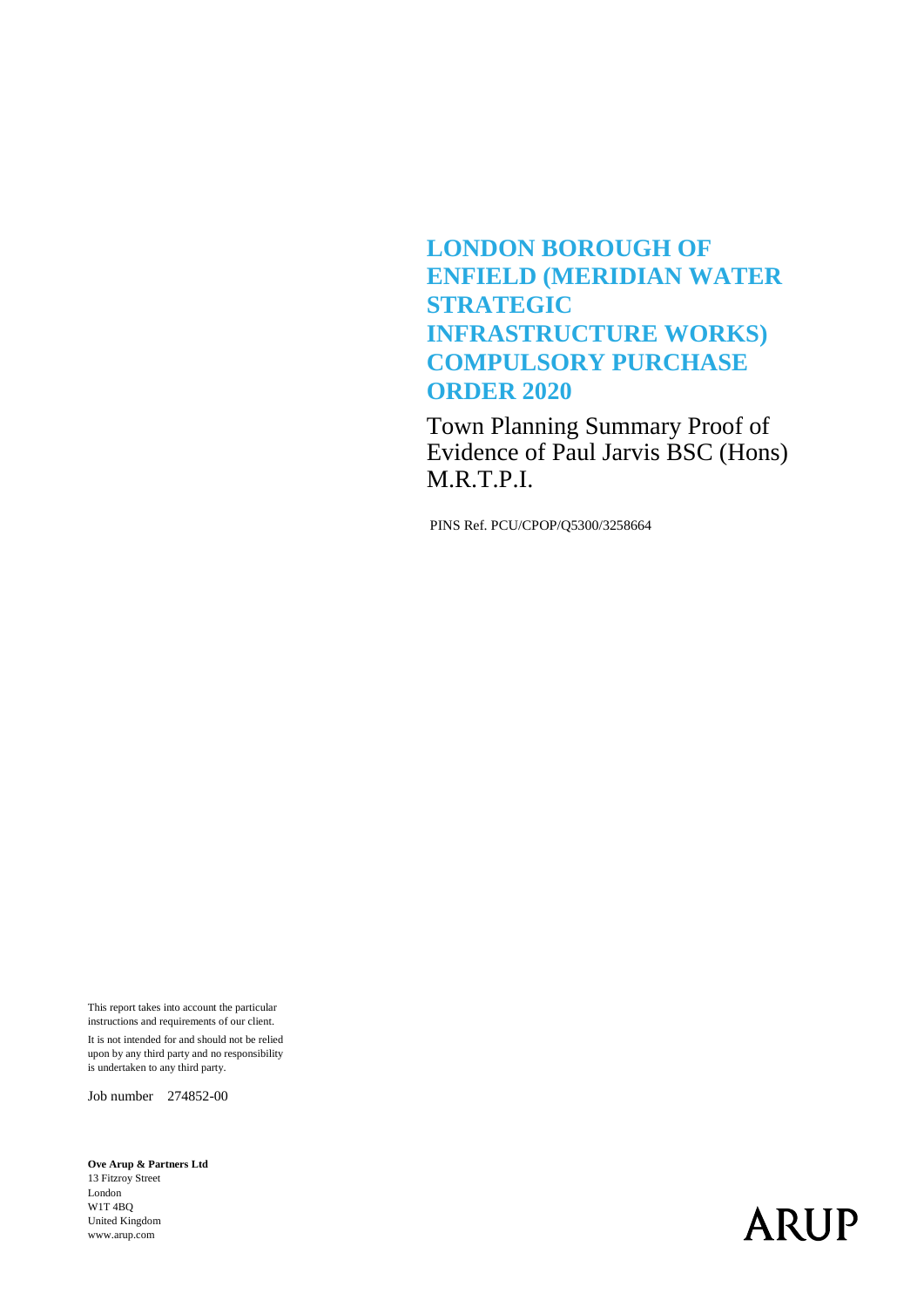## **Contents**

|   |                     |                       | Page           |
|---|---------------------|-----------------------|----------------|
|   | <b>Introduction</b> |                       | 1              |
|   | 1.1                 | Paul Jarvis           | 1              |
| 2 | <b>Summary</b>      |                       | $\overline{2}$ |
|   | 2.1                 | Background            | 2              |
|   | 2.2                 | The Planning Position | 2              |
|   | 2.3                 | The Development Plan  | 3              |
|   | 2.4                 | The Statutory Power   | 5              |
|   | 2.5                 | Conclusion            | 6              |
|   |                     |                       |                |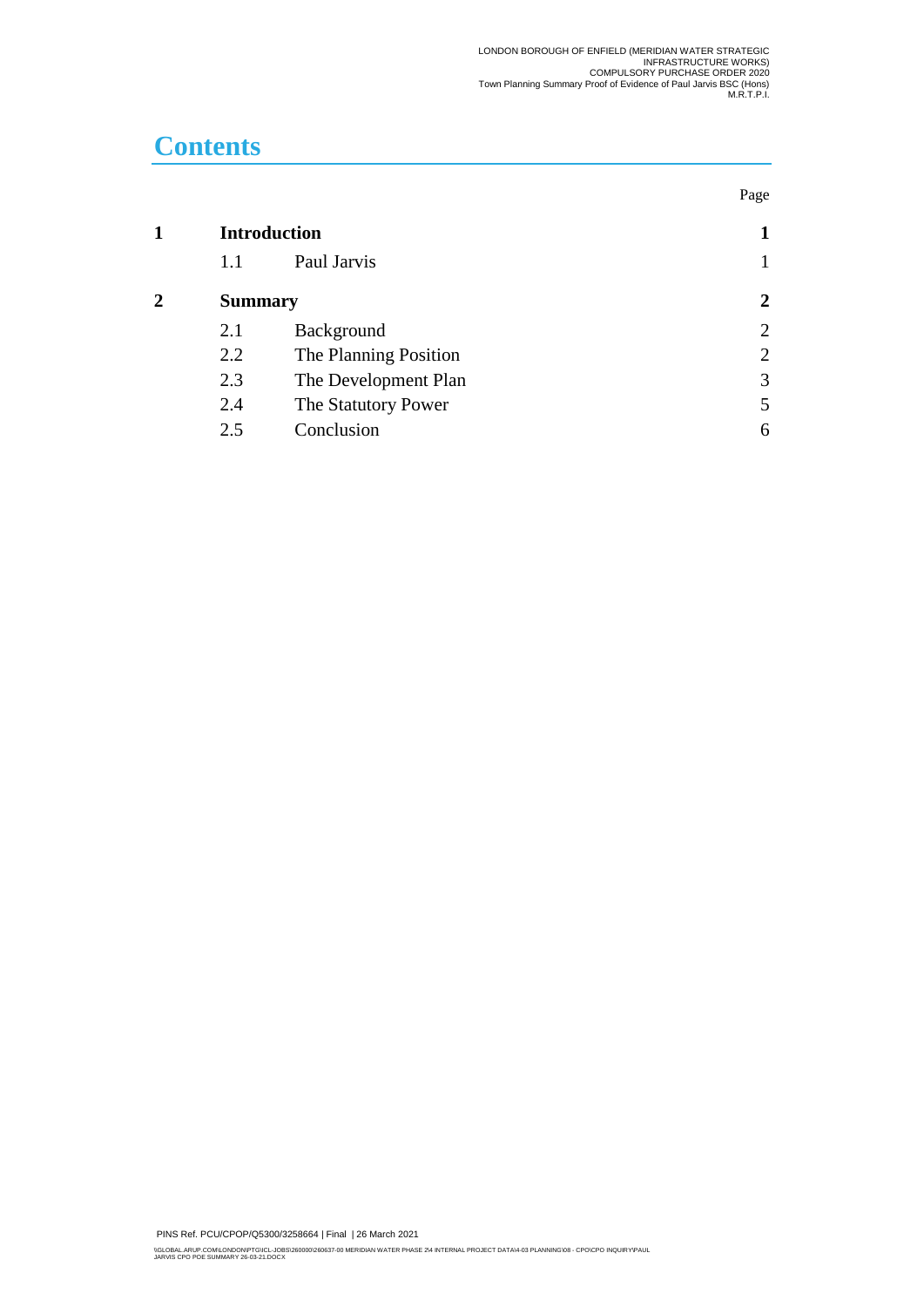LONDON BOROUGH OF ENFIELD (MERIDIAN WATER STRATEGIC<br>INFRASTRUCTURE WORKS)<br>COMPULSORY PURCHASE ORDER 2020<br>Town Planning Summary Proof of Evidence of Paul Jarvis BSC (Hons)<br>M.R.T.P.I.

PINS Ref. PCU/CPOP/Q5300/3258664 | Final | 26 March 2021

\\GLOBAL.ARUP.COM\LONDON\PTG\\CL-JOBS\260000\260637-00 MERIDIAN WATER PHASE 2\4 INTERNAL PROJECT DATA\4-03 PLANNING\08 - CPO\CPO INQUIRY\PAUL<br>JARVIS CPO POE SUMMARY 26-03-21.DOCX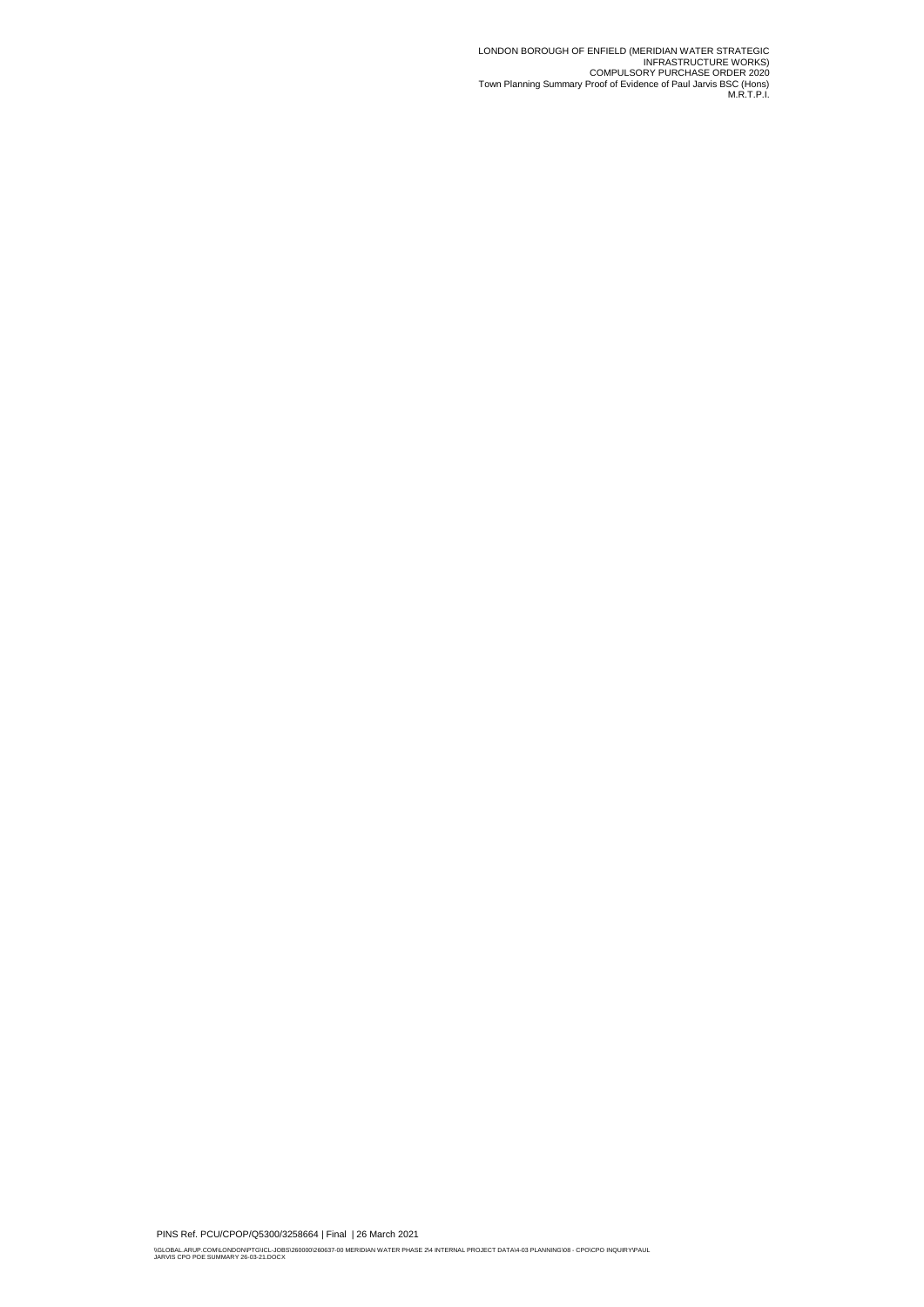## <span id="page-3-0"></span>**1 Introduction**

#### <span id="page-3-1"></span>**1.1 Paul Jarvis**

- 1.1.1 My name is Paul Jarvis. I am a Chartered Town Planner with a degree BSC (Hons) in Town and Regional Planning. I have worked as a town planner for twenty-six years and have been a member of the Royal Town Planning Institute (M.R.T.P.I.) for over twenty-three years.
- 1.1.2 I am an Associate Director within Arup's Integrated City Planning team and responsible for leading a range of Town Planning projects. I regularly lead large teams of specialists, including town planners, masterplanners, architects, engineers, transportation planners and environmentalists.
- 1.1.3 I have wide experience in managing the submission of applications for major projects on behalf of public and private sector clients as well as preparing planning policy and guidance.
- 1.1.4 I provide leadership to the team of specialists at Arup who prepared the planning application for the Meridian Water Strategic Infrastructure Works ('SIW'), which have been granted planning permission. I also led the planning process for the 'Meridian Water Phase Two' planning application ('Phase Two'), in respect of which the Local Planning Authority has resolved to grant planning permission. Both the SIW and Phase Two comprise part of the wider regeneration proposal in respect of Meridian Water ('the Scheme').
- 1.1.5 I am familiar with the site and surrounding area and I have visited the site on numerous occasions during the course of preparing the SIW and Phase Two applications and for the purposes of this Inquiry.
- 1.1.6 I provide this proof of evidence in support of the promotion of the Meridian Water (Strategic Infrastructure Works) Compulsory Purchase Order 2020 (the 'Order') ('the Order') which the London Borough of Enfield ('the Council') is promoting in order to assemble the land necessary to deliver the SIW ('the Order Land').
- 1.1.7 I confirm the opinions expressed in this proof are my true and professional opinions.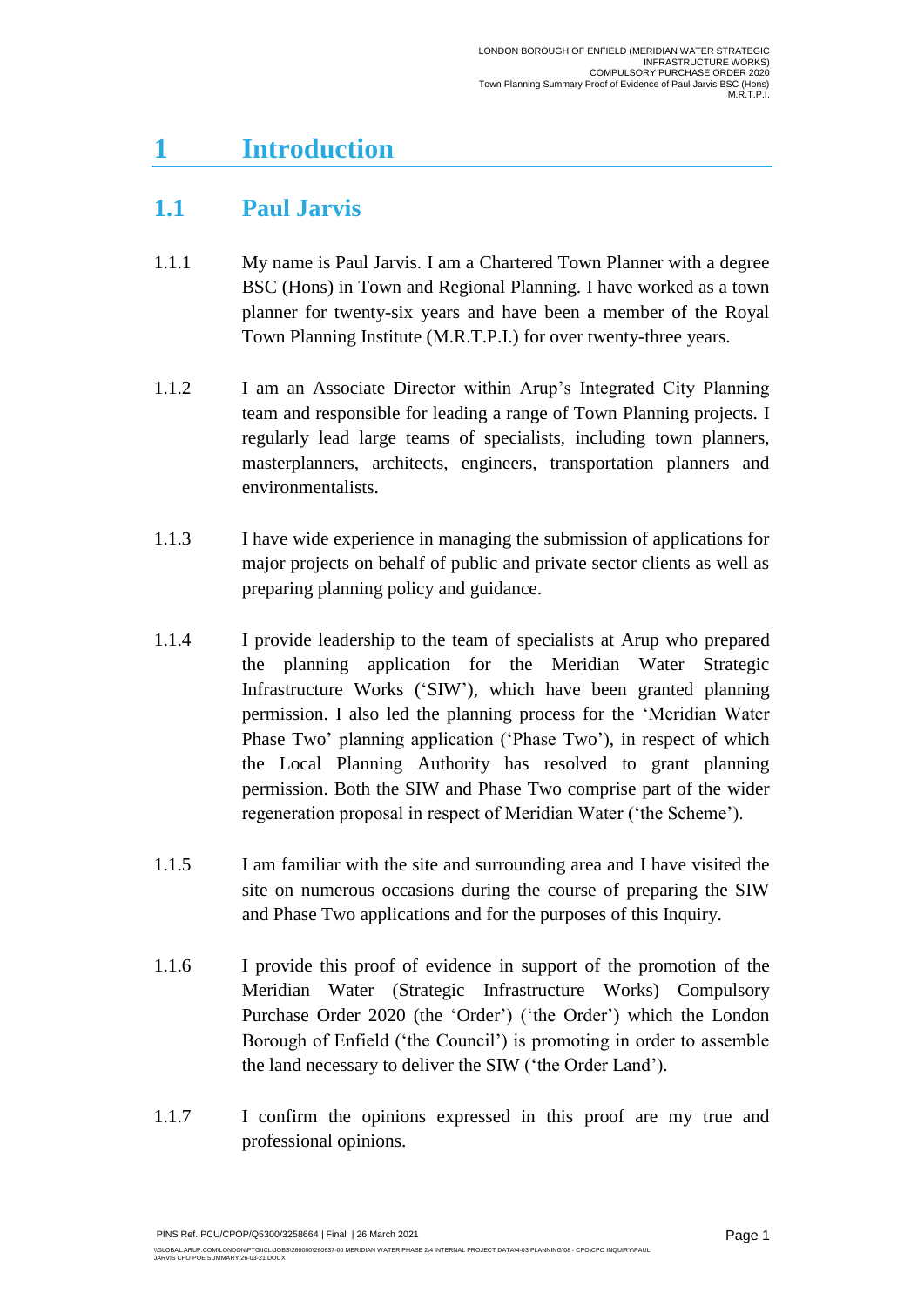## <span id="page-4-0"></span>**2 Summary**

#### <span id="page-4-1"></span>**2.1 Background**

- 2.1.1 My evidence covers town planning matters insofar as they are relevant to the Order. The Scheme and the SIW (forming an essential element of the Scheme) are described in the Council's Statement of Reasons and Statement of Case and discussed in the detail in the proofs of evidence submitted by the Council's witnesses.
- 2.1.2 The Order Land comprises a total of 124 plots over which the Council is seeking powers of compulsory acquisition and the compulsory creation of new rights in land. In order to deliver the SIW, in connection with the wider Scheme, it is essential that all of the remaining third-party land interests, including any unknown interests, are brought into single ownership and all necessary rights are secured.

#### <span id="page-4-2"></span>**2.2 The Planning Position**

- 2.2.1 Planning permission has been granted for the SIW, which works provide the infrastructure necessary to enable the regeneration of Meridian Water to deliver the substantial mixed-use development identified in planning policy. The permission was issued on 22 July 2020 (the 'SIW Planning Permission'). The SIW Planning Permission having been granted, the requirement to obtain planning consent does not represent a procedural impediment to the delivery of the SIW that are subject to the Order.
- 2.2.2 The SIW are intended to facilitate the delivery of the Scheme more generally. In this regard planning permission has also already been granted for Phase One of the Scheme (ref: 16/01197/RE3) which extends to approximately 8 hectares of land and comprises the former gas holder site on Willoughby Lane. Phase One includes up to 725 residential units, new station building, platforms, associated interchange and retail, community and leisure space. Further, the Council has already resolved to grant planning permission (on 24 March 2020 and again on 11 March 2021) in in respect of Phase Two of the Scheme, comprising a residential led mixed-use development. I see no reason why planning permission will not be forthcoming for Phase Two, given the existence of the resolution to grant and also the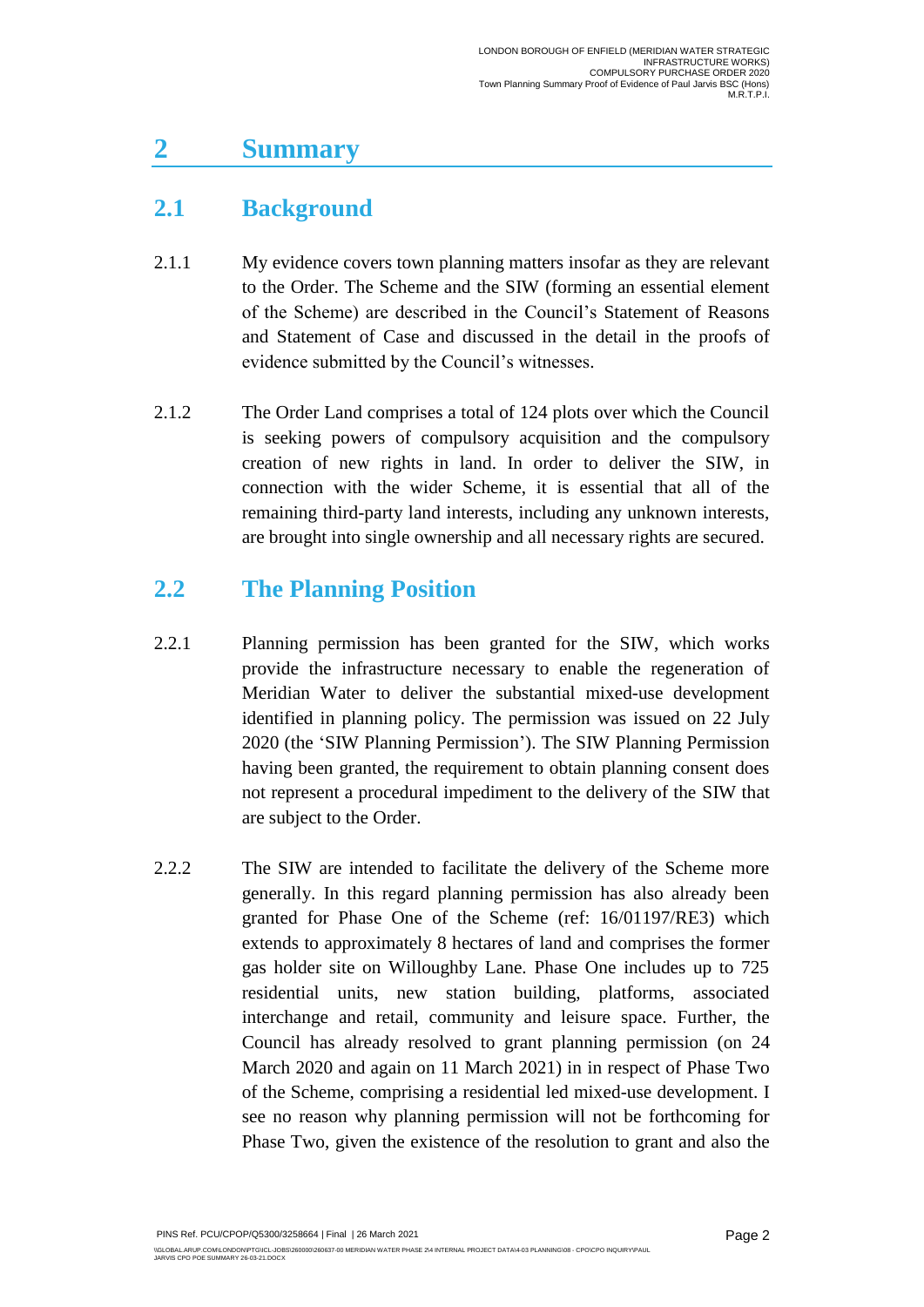relevant planning policy framework, which is extremely supportive of the proposals.

- 2.2.3 Other relevant planning permissions that have been granted include:
	- i) Ikea West Car Park 20/00111/RE4 Granted 18 June 2020 for the relocation of 393 parking spaces from the existing northern car park and store front to the existing hard standing areas to the west and south of the store together with hard and soft landscaping and associated works;
	- ii) Land Opposite 1A and 1 B Towpath Road 20/00112/RE4 Granted 23 July 2020 with conditions for a flood barrier (to mitigate flood risk) extending approximately 170m south of the central spine road; and
	- iii) Leeside Road improvement works Section 8 and Section 278 Agreement with London Borough of Haringey for works on the public highway, including junction and streetscape improvements will be required to deliver the SIW.

#### <span id="page-5-0"></span>**2.3 The Development Plan**

- 2.3.1 National guidance directs that the matters to which the Secretary of State will have regard when determining whether to confirm a compulsory purchase order, include the extent to which the purpose for which the land is to be acquired is in compliance with Development Plan.
- 2.3.2 In the present instance, the current adopted Development Plan for the Council's area comprises:

i) The New London Plan adopted 02 March 2021 (the 'London Plan');

ii) LB Enfield Core Strategy adopted November 2010 ('Core Strategy')

iii)Edmonton Leeside Area Action Plan ('ELAAP') – adopted January 2020

PINS Ref. PCU/CPOP/Q5300/3258664 | Final | 26 March 2021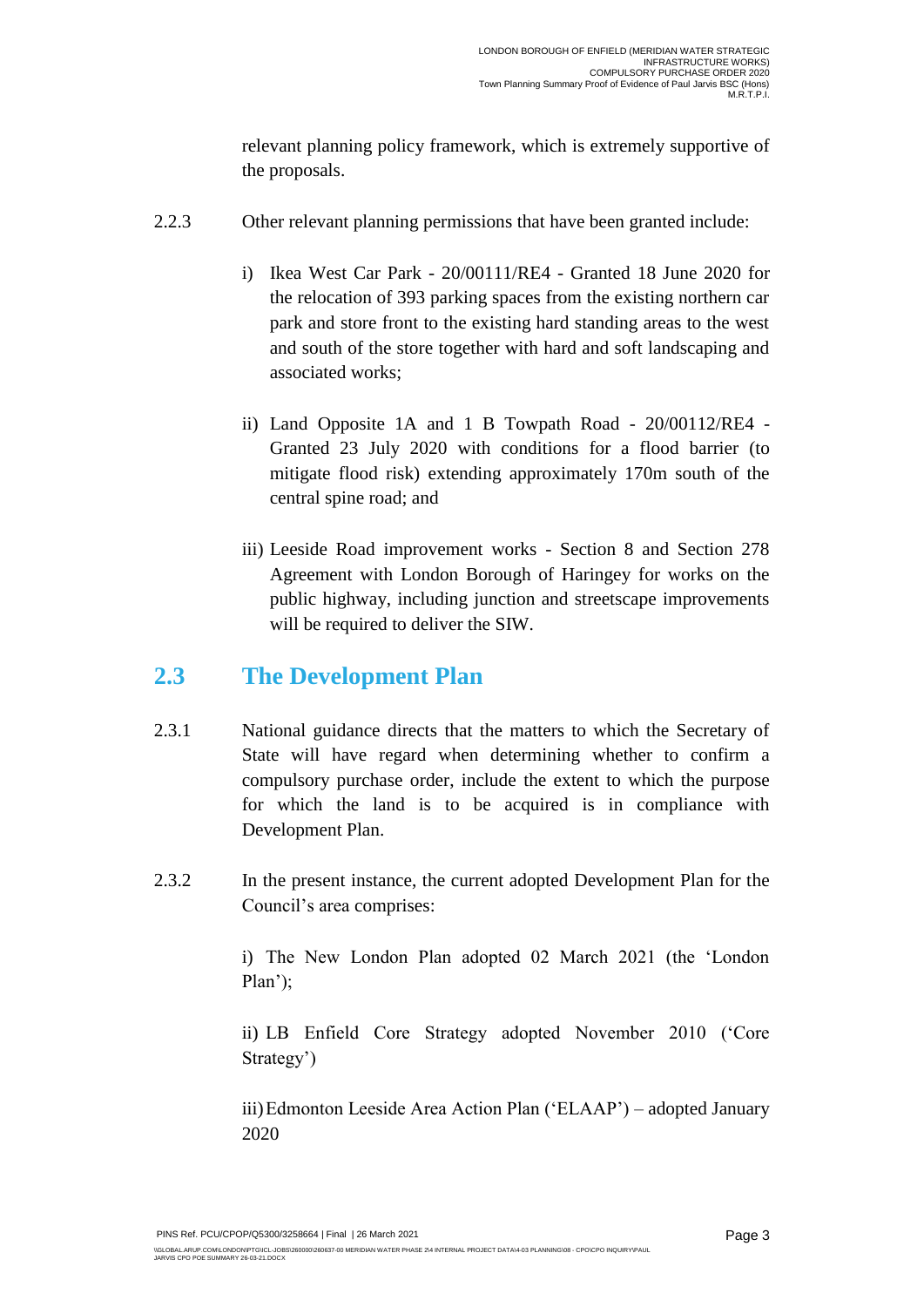iv) LB Enfield Development Management Document Development Plan Document adopted Nov 2014 ('Development Management Document' or 'DMD')

- 2.3.3 In making the Order, regard has been given to the provisions of the Core Strategy and to other planning policy material to the SIW such as the ELAAP.
- 2.3.4 The need for SIW is established in a hierarchy of planning policy and other documents. Both the SIW, Phase Two of the Scheme and indeed the Scheme in general are in accordance with policy in the Development Plan and also national policy in the NPPF. In particular, they will secure net gains across the economic, social and environmental objectives of sustainable development enshrined in the NPPF.
- 2.3.5 The SIW accord with London Plan and the Council's own planning policy and will support the strategic growth aspirations at Meridian Water. In this regard Phase Two, which development depends on the infrastructure delivered by the SIW, will make a significant contribution to increased housing supply within the Borough in accordance with London Plan policy.
- 2.3.6 The SIW and Phase Two are wholly consistent with the Core Strategy and objectives of the Upper Lee Valley Opportunity Area Planning Framework bringing forward housing, retail, leisure uses and provide new educational, health and community facilities in accordance with the ELAAP. The consented works would enable significant levels of regeneration in the area and will create development opportunities by enabling the site for development.
- 2.3.7 Current planning policy therefore identifies the need for significant regeneration in the area and demonstrates a clear and longstanding support for the creation of an integrated and coherent approach to infrastructure, housing and mixed-use development at Meridian Water. The regeneration proposals at Meridian Water are entirely in accordance with policy at national, regional and local level and fully meet national, regional and local policy imperatives. The detailed issues relating to the form and impact of development have been carefully tested and assessed through the planning process.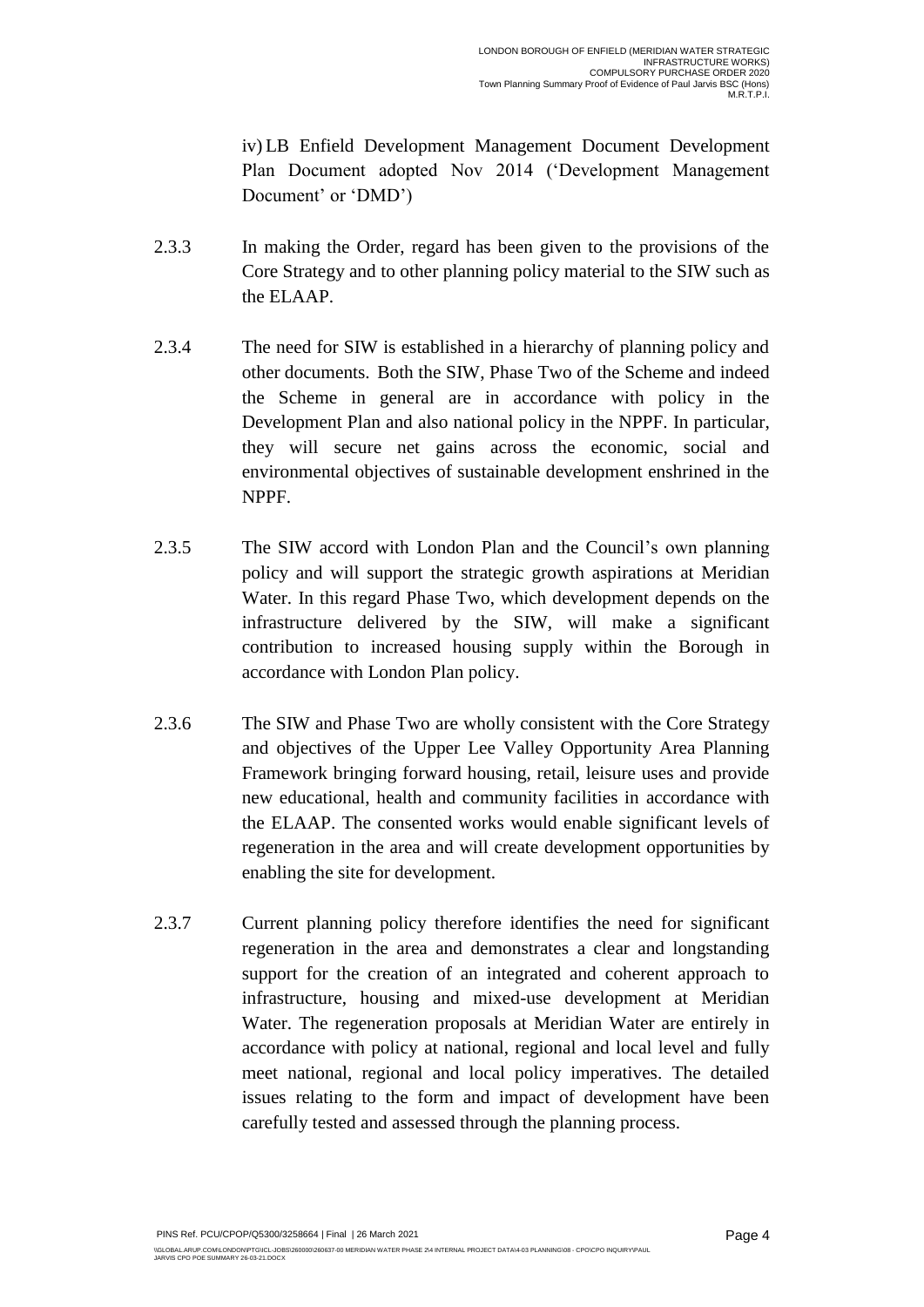#### <span id="page-7-0"></span>**2.4 The Statutory Power**

- 2.4.1 The Order is being promoted pursuant to Section 226 of the 1990 Act. With regards to the statutory requirements identified in Section 226 (1A) of the 1990 Act, the SIW, Phase Two and indeed the Scheme more broadly manifestly satisfies those requirements. Development on this scale represents a significant investment in a key strategic development site in the Borough of Enfield, the benefits of which will be considerable and include:
	- i) Economic well-being comprising:
		- a. a Scheme value of c.£6bn;
		- b. the aspiration to deliver around 10,000 homes (with housing provision seen as an enabler of economic growth);
		- c. the creation of approximately 1,500 net new full-time jobs and thousands of jobs during construction with opportunities for apprenticeships for local people; and
		- d. increased economic activity by reason of increased employment and expenditure during the construction and operational phases of the Scheme.
	- ii) Social well-being including:
		- a. the provision of around 5,000 new homes with the potential for a further 5,000;
		- b. target provision of around 43% affordable housing on a habitable rooms basis (in relation to the Phase Two development) and around 40% by dwelling number;
		- c. improved pedestrian, cycle and vehicular access links to improve permeability and to foster the creation of a healthy and safe community; and
		- d. the negotiation of contracts, development agreements and S106 agreements to lock in social value.